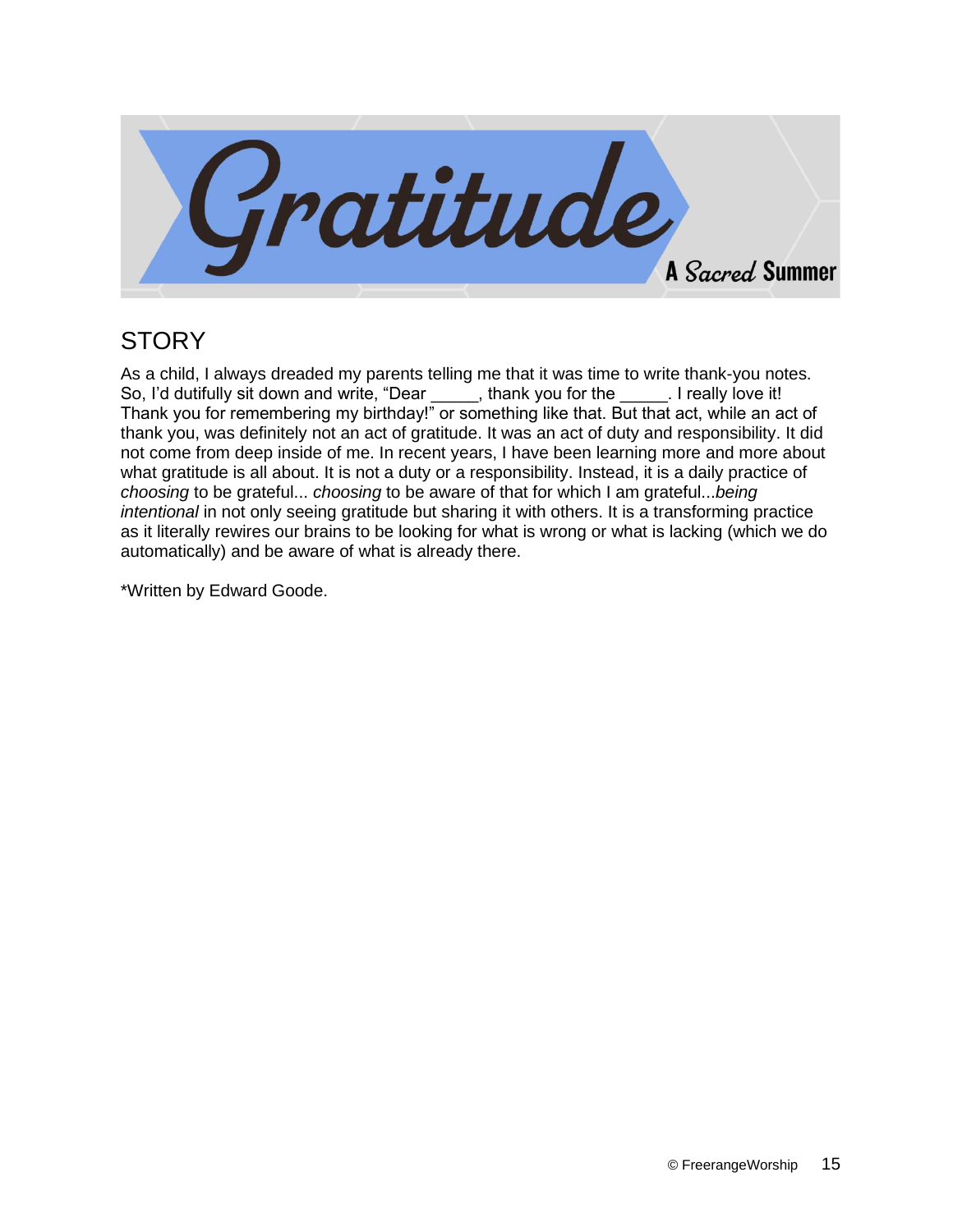# **PRACTICES**

*Each day of the week, take time to do the 5 or the 15-minute practice. Plan a time to do the Going Deeper practice sometime during the week.*

- **5-minute Practice:** Each day this week, write down three things for which you are grateful. Nothing is off-limits. Something might seem trivial, like, "I'm grateful for spoons." But if you really are grateful for spoons, then you are grateful for spoons. It might be someone in your life: "I am grateful for my children." It might be something that happened that day: "I am grateful for being able to stop before getting in an accident." It might be something beautiful you saw. Remember, nothing is off-limits. Each day...write those down. Don't just think about them. Write them. Each day, look back at the days before. By the end of the week, you are looking back at seven days worth of gratitude.
- **15-minute Practice:** Set your timer for 15-minutes and take time each day to write down at least three things you are thankful for. After the first day, take time to read over your list from the day before and be grateful.

I am thankful for this person.

I am grateful for these things.

READ AND PRAY PSALM 100: 4-5 (The Message)

*Enter the password: "THANK YOU!" Make yourselves at home, talking praise. Thank God. Worship God. For God is sheer beauty, all-generous in love, loyal always and ever.* 

Spend the rest of your time praising and thanking Jesus for all he is doing in your life.

● **Going Deeper:** Right where you are, take a deep breath, and close your eyes. In your mind, go through the space where you are. What immediately comes to you? Is it the physical space you are in? The objects? The people? The memories? Other? Take those things that come to you and bring them together with "gratitude." Which one seems to connect most strongly to gratitude? Why? What is it about it that makes you grateful? What emotions does this stir in you?

Open your eyes and focus on what came to you. Is it something you can pick up? If so, pick it up, move it around, look at it from different angles, and feel its textures. If it isn't something you can hold, just imagine putting your hands around it and imagine those same things - moving it around, feeling it? What other senses can be engaged? Is there a smell? A taste? A sound? How is gratitude felt through all of these? How can you do this at some point every day this week?

#### ● **With Young Children:**

If you are doing this with young children, you will need to guide them and do this together with them. Read this aloud and engage in it together. Take a minute to get all your wiggles out.

Sit down in a comfy spot and open this gift of gratitude.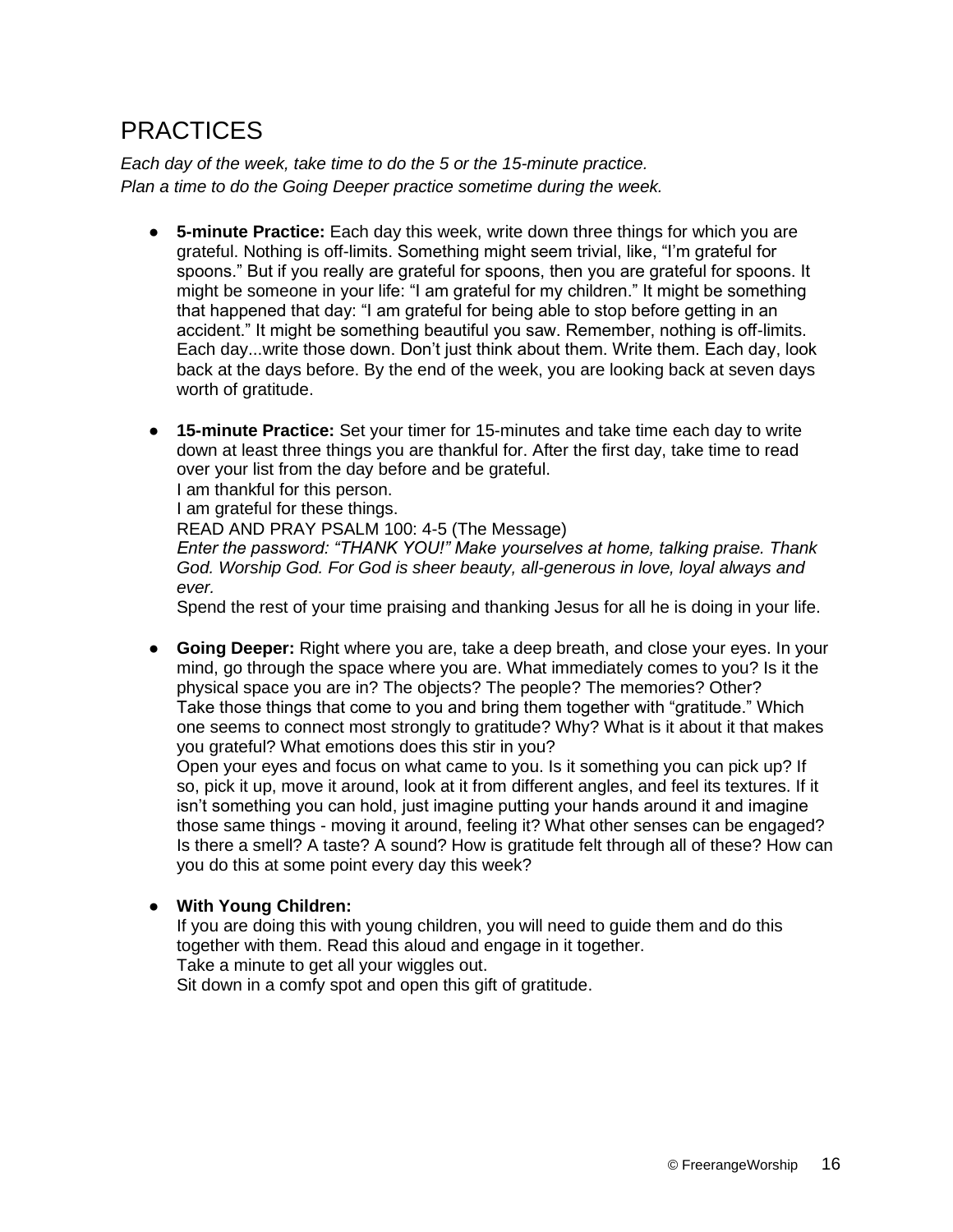# **SCRIPTURE**

Philippians 4:6, Psalm 100:4-5, Luke 9:10-17, Matthew 6:25-34

### QUESTIONS for Journaling and Discussion

- When you think about gratitude, what do you think of first?
- What things make it hard to be thankful or grateful? Talk to Jesus about these things.
- It's easy to be grateful in good times, but often much harder to find things to be thankful for when life isn't going well. Where are you right now? Are you in a season where it's easy to be thankful for something, or is it a time when it's hard to be grateful?
- In God's economy, there is always abundance. Think about the big catch of fish when Jesus called Peter and the feeding of the 5000 etc. There is always more than enough! There are always leftovers! How do you need to experience the abundance of God right now?
- Take some time to thank Jesus for the ways he has provided for you in the last few months or in the previous year. You can look back through your calendar or your photos on your phone to help you remember. What do you notice?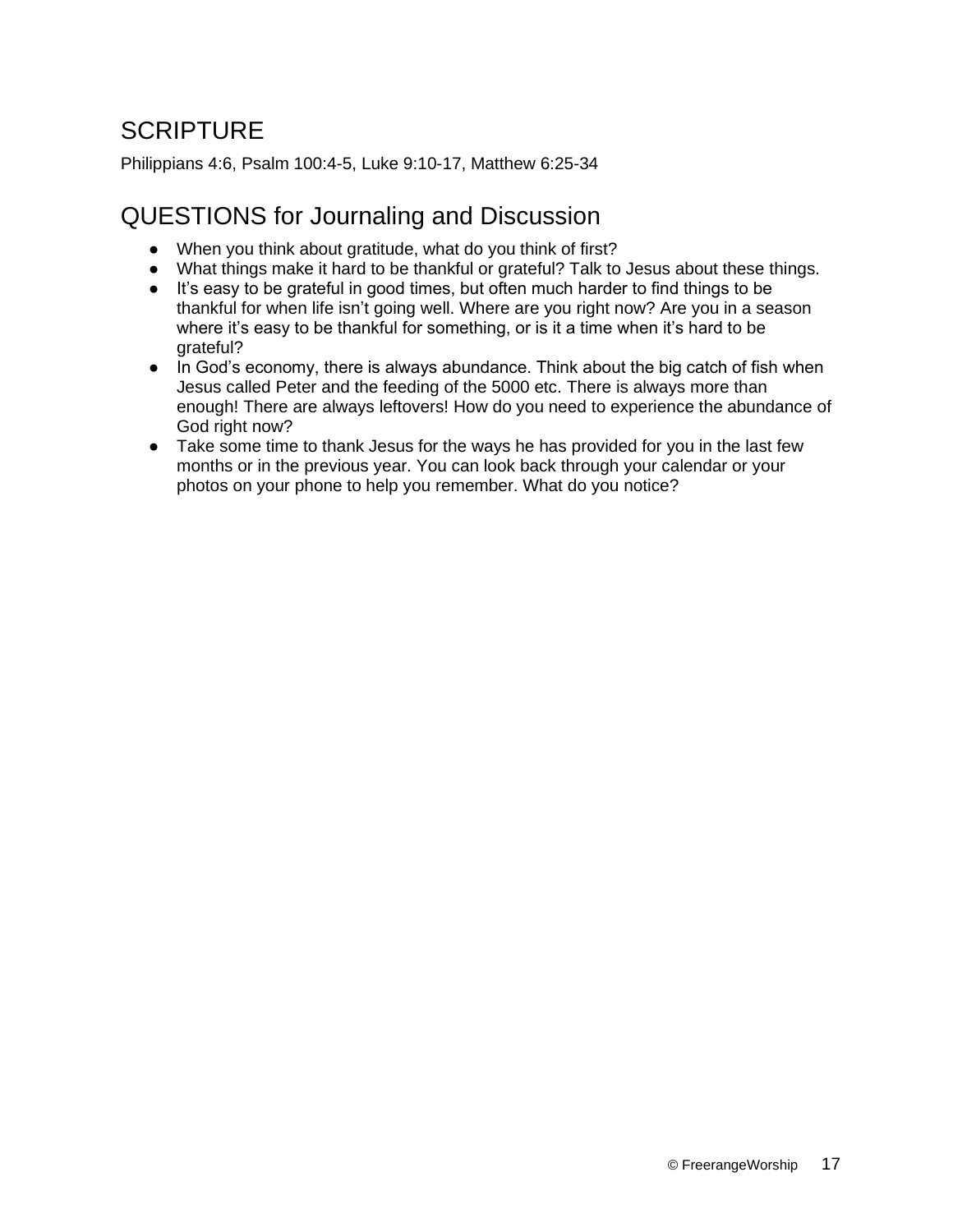# EXPERIENCES

*Choose one or several to try.*

- **For All:** Create a gratitude jar or gift box to use each day. Have a stack of paper and pens nearby, write down something you are grateful for throughout the day, and put it in the jar or box. Read these out loud at the end of the week, like at a meal on Sunday night, and be thankful together.
- **For Families, Youth, and Entire Communities:** Create a gratitude stained-glass window by covering a window with colorful Post-it notes. You will need colorful Post-it notes and black Sharpie markers. Write down the things you are grateful for on the Post-it notes and stick them on the designated window or windows (clear window, not those already made in stained-glass). This can be done for one week or throughout the entire summer. If you are doing this at church, have an instruction sheet, so people know what to do. This can be done at home on a designated window or windows or in the youth room.

#### ● **For Leading Young Children:**

If you are doing this with young children, you will need to guide them and do this together with them. Read this aloud and engage in it together:

- Take a minute to get all your wiggles out.
- Sit down in a comfy spot.
- Open your hands and imagine something you love. What is it? Share that out loud.
- Jesus is all about giving to us in BIG WAYS. All Good things come from God (James 1:17). What good things has God given to you? Share that out loud.
- When you receive a gift you love, how do you say "thank you"? Take a moment to quietly say "thank you!" to God in your own words. As a family or group, share your "thank you's" to God as you move around the circle and close in prayer together. Do this as a daily practice this week out loud.
- **For All:** Honor someone you are grateful for in your life, your ministry, your neighborhood, your community. Celebrating them in some way. It can be simple or more elaborate. Create a video, a slide show, throw a party or picnic, create a card or cards to honor and tell this person that you are grateful for them.
- **Gratitude Journal:** Keep this practice of writing down what you are thankful for each day going throughout the summer. What do you notice? How are you changing as you remember the good things happening and all the gifts Jesus is providing you? How can you continue this practice and start to make it a daily habit?
- **Read:** *Grateful - The Subversive Act of Giving Thanks* by Diana Butler Bass
- **Listen:** Take time to listen to "What a Wonderful World" covered by Jon Batiste and be grateful. Create a Gratitude Playlist to listen to this summer.